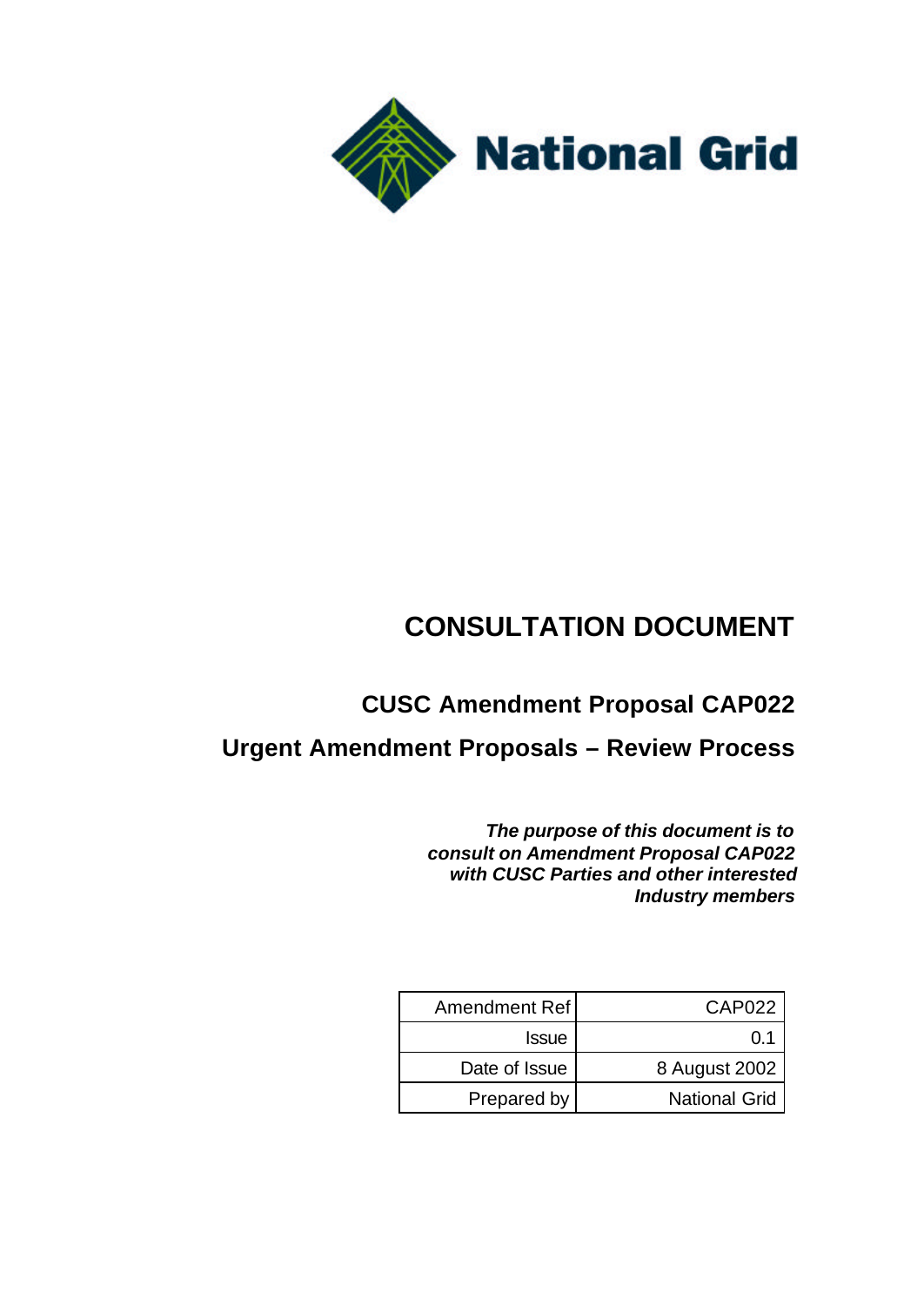#### **I DOCUMENT CONTROL**

#### **a National Grid Document Control**

| Version | <b>Date</b> | <b>Author</b>        | <b>Change Reference</b>            |
|---------|-------------|----------------------|------------------------------------|
| 0.1     | 6/8/02      | National Grid        | Initial Draft for internal comment |
| 1.0     | 8/8/02      | <b>National Grid</b> | Formal version for release         |

#### **b Document Location**

National Grid website:

http://www.nationalgridinfo.co.uk/cusc/mn\_consultation\_index.html

#### **c Distribution**

| <b>Name</b>                                | Organisation |
|--------------------------------------------|--------------|
| <b>CUSC Parties</b>                        | Various      |
| <b>Panel Members</b>                       | Various      |
| <b>Interested Parties</b>                  | Various      |
| <b>Core Industry Document Owners</b>       | Various      |
| National Grid Industry Information Website |              |

## **II CONTENTS TABLE**

| $\mathbf{L}$  |                   |  |
|---------------|-------------------|--|
|               | $a \qquad \qquad$ |  |
|               |                   |  |
| $\mathbf{II}$ |                   |  |
| 1.0           |                   |  |
| 2.0           |                   |  |
| 3.0           |                   |  |
| 4.0           |                   |  |
| 5.0           |                   |  |
| 6.0           |                   |  |
| 7.0           |                   |  |
|               |                   |  |
|               |                   |  |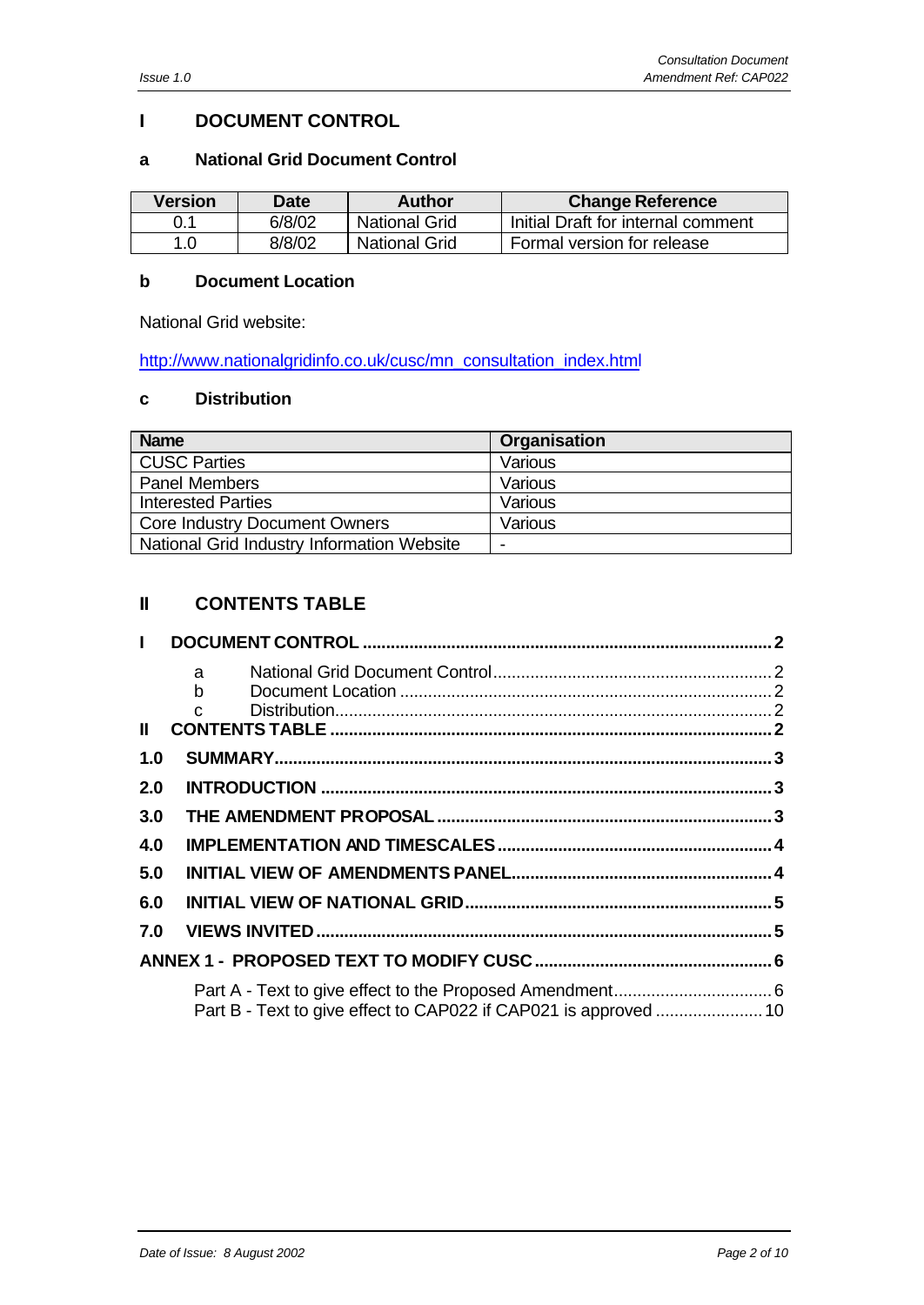#### **1.0 SUMMARY**

- 1.1 CAP022 was proposed by National Grid and submitted to the Amendments Panel for consideration at their meeting on 26<sup>th</sup> July 2002. The Amendments Panel determined that CAP021 should go straight to wider industry consultation.
- 1.2 CAP022 proposes that the Amendments Panel are required to establish 'Urgent Review Groups' to carry out an assessment of implemented Urgent Amendment Proposals and whether there is any Alternative Amendment that might better facilitate the Applicable CUSC Objectives.
- 1.3 This document initiates this wider industry consultation process and invites views on CUSC Amendment Proposal CAP022. The consultation closing date is **5 th September 2002.**

## **2.0 INTRODUCTION**

- 2.1 This consultation document is issued by National Grid under the rules and procedures specified in the Connection and Use of System Code (CUSC) as designated by the Secretary of State.
- 2.2 This document outlines the nature of the CUSC changes that are proposed and seeks views from industry members relating to Amendment Proposal CAP022. Representations received in response to this consultation document will be included in National Grid's Amendment Report that will be furnished to the Authority for their decision.
- 2.3 This consultation document has been prepared in accordance with the terms of the CUSC. An electronic copy can be found on the National Grid website, at http://www.nationalgrid.com/uk/indinfo/cusc, along with a copy of the Amendment Proposal.

## **3.0 THE AMENDMENT PROPOSAL**

- 3.1 CAP022 proposes that the Amendments Panel establish a separate group, an "Urgent Review Group" to carry out reviews of implemented Urgent Amendment Proposals. The draft text to give effect to CAP022 is contained at Annex 1.
- 3.2 The current CUSC is unclear as to how the review of an implemented Urgent Amendment is initiated. Paragraph 8.21.8 of the CUSC states that on implementation of an Urgent Amendment the Amendments Panel shall initiate the Amendment Procedures to consider whether any Alternative Amendment could better facilitate the Applicable CUSC Objectives. The Amendment Procedures are initiated by an Amendment Proposal and Paragraph 8.15.1 provides that an Amendment Proposal may be submitted by the Amendments Panel under Paragraph 8.15.8 (on implementation of an Urgent Amendment). However, this route is not appropriate or practicable for initiating a 'review' of an implemented Urgent Amendment as some of the mandatory information that is required for a valid Amendment Proposal is unclear. This is because a valid proposal is required to contain a description of the issue or defect which the proposal seeks to address and this is not identifiable since the implemented Urgent Amendment will have already addressed the defect.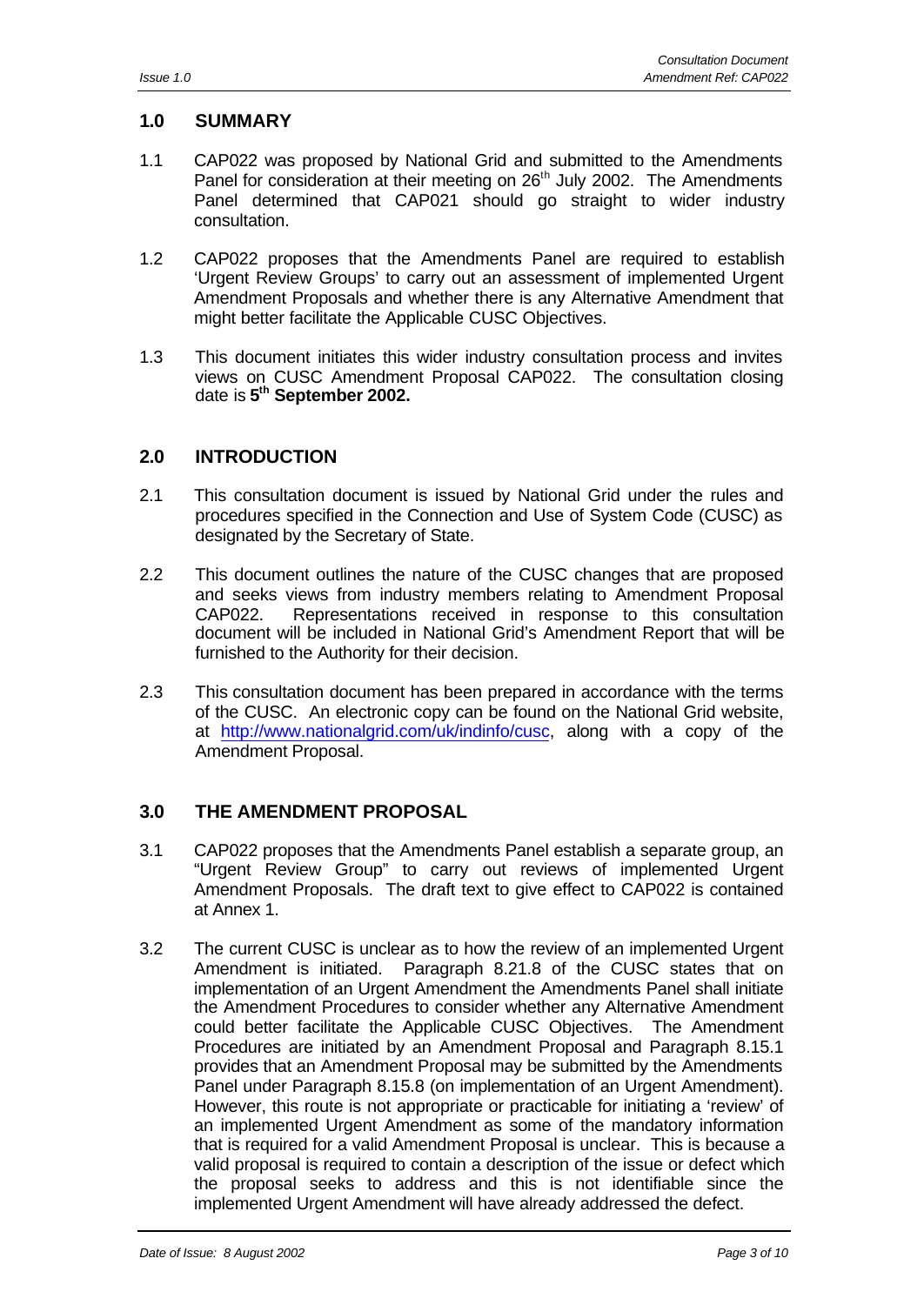- 3.3 During drafting of CAP022, consideration was given to use of a Working Group or a Standing Group to undertake such reviews, however these routes were not considered feasible. The definition of a Working Group provides that one may only be established to evaluate an Amendment Proposal in accordance with Paragraph 8.15.2 and hence if there is no valid Amendment Proposal it is not possible to loop such reviews back into the process via a Working Group. There may be exceptions to this in cases where during assessment of an Urgent Amendment Proposal a party identifies a possible better solution and proposes it as an Amendment Proposal. In such cases the Working Group could assess the new Amendment Proposal and the Amendments Panel could extend their Terms of Reference to cover the review of the original issue of the implemented Urgent Amendment Proposal. Regarding the use of Standing Groups to carry out the reviews, the view of the Governance Standing Group and National Grid was that the intention behind Standing Groups in the CUSC is that they be established for the consideration of wider issues concerning the connection and use of system arrangements in England and Wales, as provided by Paragraph 8.18.1. The utilisation of Standing Groups for the detailed review of issues addressed by an implemented Urgent Amendment would not be appropriate and so should be avoided.
- 3.4 Amendment of the CUSC to provide for a separate group (an "Urgent Review Group") to be established by the Amendments Panel to carry out reviews of implemented Urgent Amendments is considered to be the most transparent and effective way forward and allows the continuation of Urgent Amendments to be dealt with by a separate process.
- 3.5 Once established, the terms of reference for an Urgent Review Group would be to consider whether there may be another solution that might better facilitate the Applicable CUSC Objectives in respect of the subject matter of the Urgent Amendment Proposal. In its report to the Amendments Panel the Urgent Review Group would put forward a recommendation to the Panel where they are able to detail a better solution. Where the Urgent Review Group cannot identify a better solution then no further action is necessary. The Amendments Panel are then able to identify an issue or defect in the CUSC, along with a proposed solution, in order to put forward an Amendment Proposal in accordance with Paragraph 8.15.1 of the CUSC and to comply with the requirements of Paragraph 8.15.2.

## **4.0 IMPLEMENTATION AND TIMESCALES**

4.1 There is no material impact associated with the timing of the implementation of CAP022. It is therefore proposed that implementation takes place with effect from 10 days after the Authority's decision.

## **5.0 INITIAL VIEW OF AMENDMENTS PANEL**

5.1 The Amendments Panel members determined that CAP022 be subject to consultation to seek industry views on the Amendment Proposal and whether such an amendment of the CUSC would better facilitate the Applicable CUSC Objectives.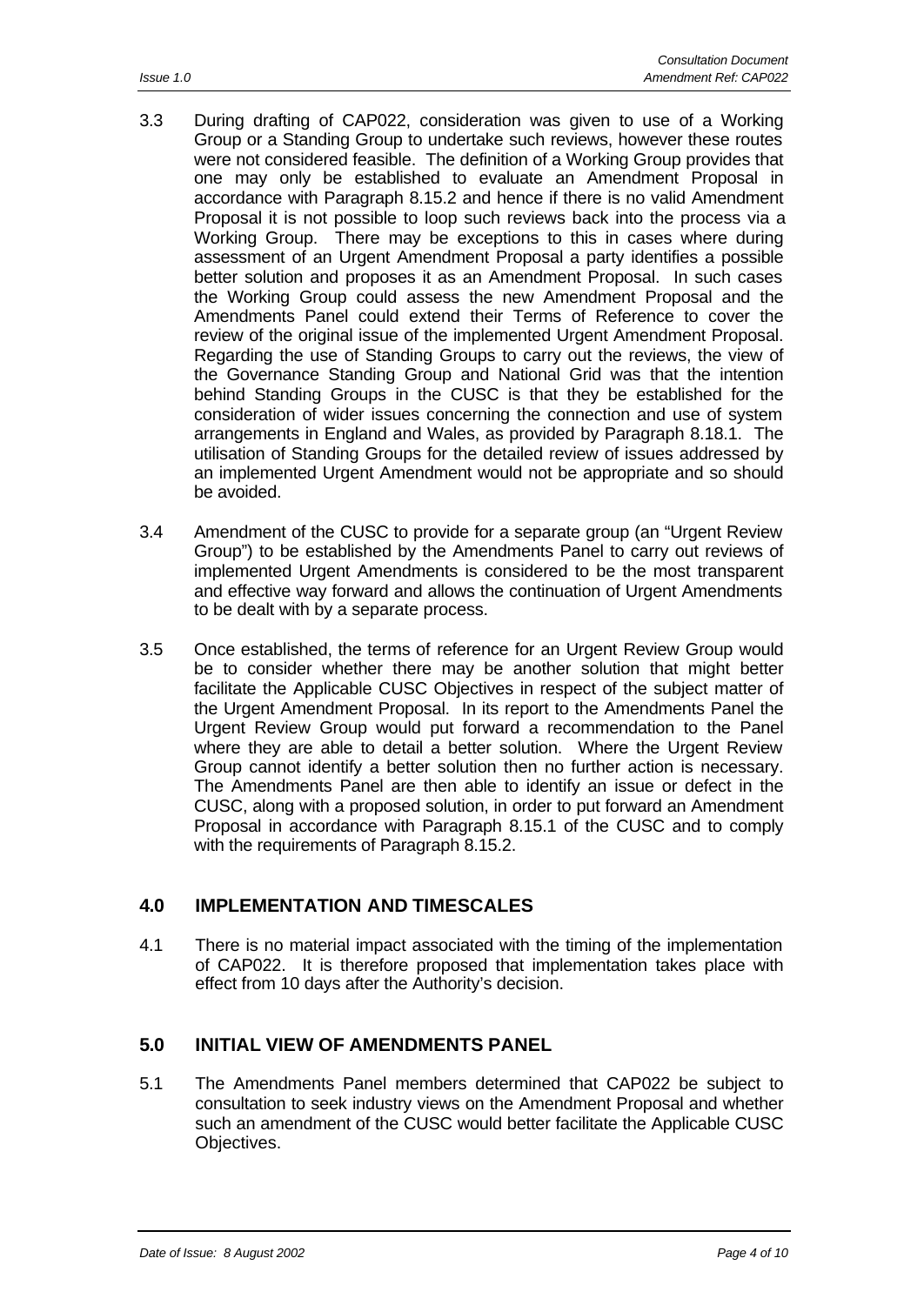5.2 Amendments Panel members noted that the principles behind CAP022 had been agreed by the Governance Standing Group (GSG) during their consideration of Urgent Amendment Proposals, although the GSG had not reviewed any specific drafting.

Further information on the Governance Standing Group, including membership, terms of reference and notes of meetings, is available on the National Grid CUSC website via the link below:

http://www.nationalgridinfo.co.uk/cusc/mn\_working\_group.html

#### **6.0 INITIAL VIEW OF NATIONAL GRID**

6.1 National Grid believes that Amendment Proposal CAP022 should be approved for implementation. This is on the basis that the process for initiation of the Amendment Procedures set out in Paragraph 8.21.8 is unworkable, as described in Section 3 above. CAP022 provides a transparent mechanism to enable the review of implemented Urgent Amendments and hence better facilitates the procedural efficiency element of the Applicable CUSC Objectives.

#### **7.0 VIEWS INVITED**

- 7.1 National Grid is seeking the views of interested parties in relation to the issues raised by Amendment Proposal CAP022 and any issues associated with the proposed timing for implementation.
- 7.2 Please send your responses to this consultation to National Grid by no later than close of business on **Thursday 5th September 2002.**
- 7.3 Please address all comments to the following e-mail address:

emma.groves@uk.ngrid.com

Or alternatively, comments may be addressed to:

Emma Groves **Commercial** National Grid Company plc National Grid House Kirby Corner Road **Coventry**  $CVA$   $8JY$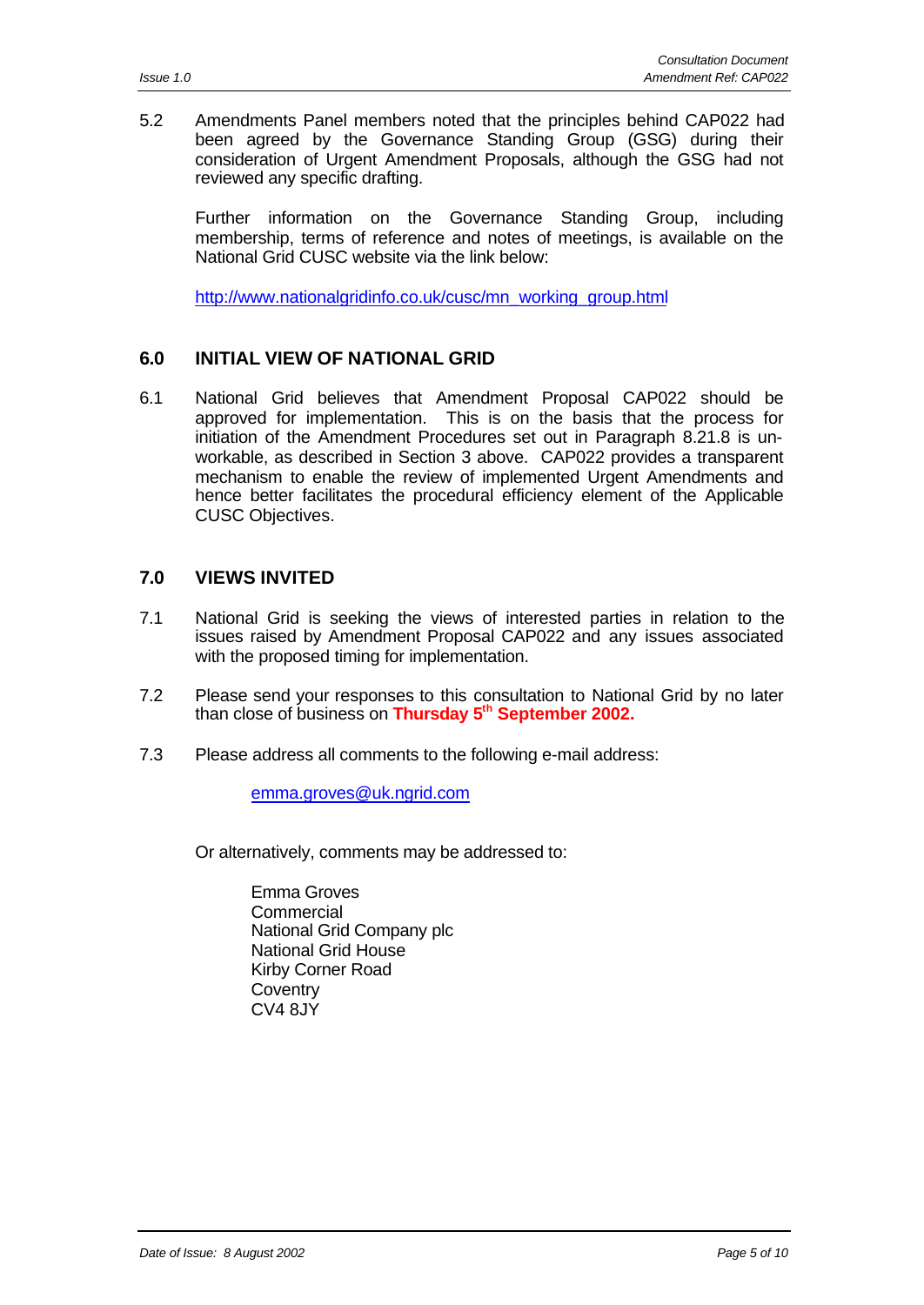## **Annex 1 - Proposed Text to Modify CUSC**

#### **Part A - Text to give effect to the Proposed Amendment**

#### **8.15 AMENDMENT PROPOSALS**

8.15.1 A proposal to modify the **CUSC** may be made by a **CUSC Party**, by the **GECC** or by a **BSC Party** or, under Paragraphs 8.21.817 and 8.23.5, by the **Amendments Panel**.

#### **8.21 URGENT AMENDMENT PROPOSALS**

- 8.21.1 If any **CUSC Party** recommends to the **Panel Secretary** that a proposal should be treated as an **Urgent Amendment Proposal** in accordance with this Paragraph 8.21, the **Panel Secretary** shall notify the **Panel Chairman** who shall then endeavour to obtain the views of the **Amendments Panel** as to the matters set out in Paragraph 8.21.2. If for any reason the **Panel Chairman** is unable to do that, the **Panel Secretary** shall do so.
- 8.21.2 The matters referred to in Paragraph 8.21.1 are:
	- (a) whether such proposal should be treated as an **Urgent Amendment Proposal** in accordance with this Paragraph 8.21 and
	- (b) if so, the procedure and timetable to be followed in respect of such **Urgent Amendment Proposal**.

#### 8.21.3 If:

- (a) the **Amendments Panel** agrees that such proposal should be treated as an **Urgent Amendment Proposal**; or
- (b) where the **Panel Chairman** or the **Panel Secretary** was unable to contact all **Panel Members**, the majority of **Panel Members** contacted so agree; or
- (c) where the **Panel Chairman** or the **Panel Secretary** was unable to contact any other **Panel Member**, the **Panel Chairman** considers that such proposal should be treated as an **Urgent Amendment Proposal**,

the **Panel Chairman** or, in his absence, the **Panel Secretary** shall forthwith consult the **Authority** as to whether such **Amendment Proposal** is an **Urgent Amendment Proposal**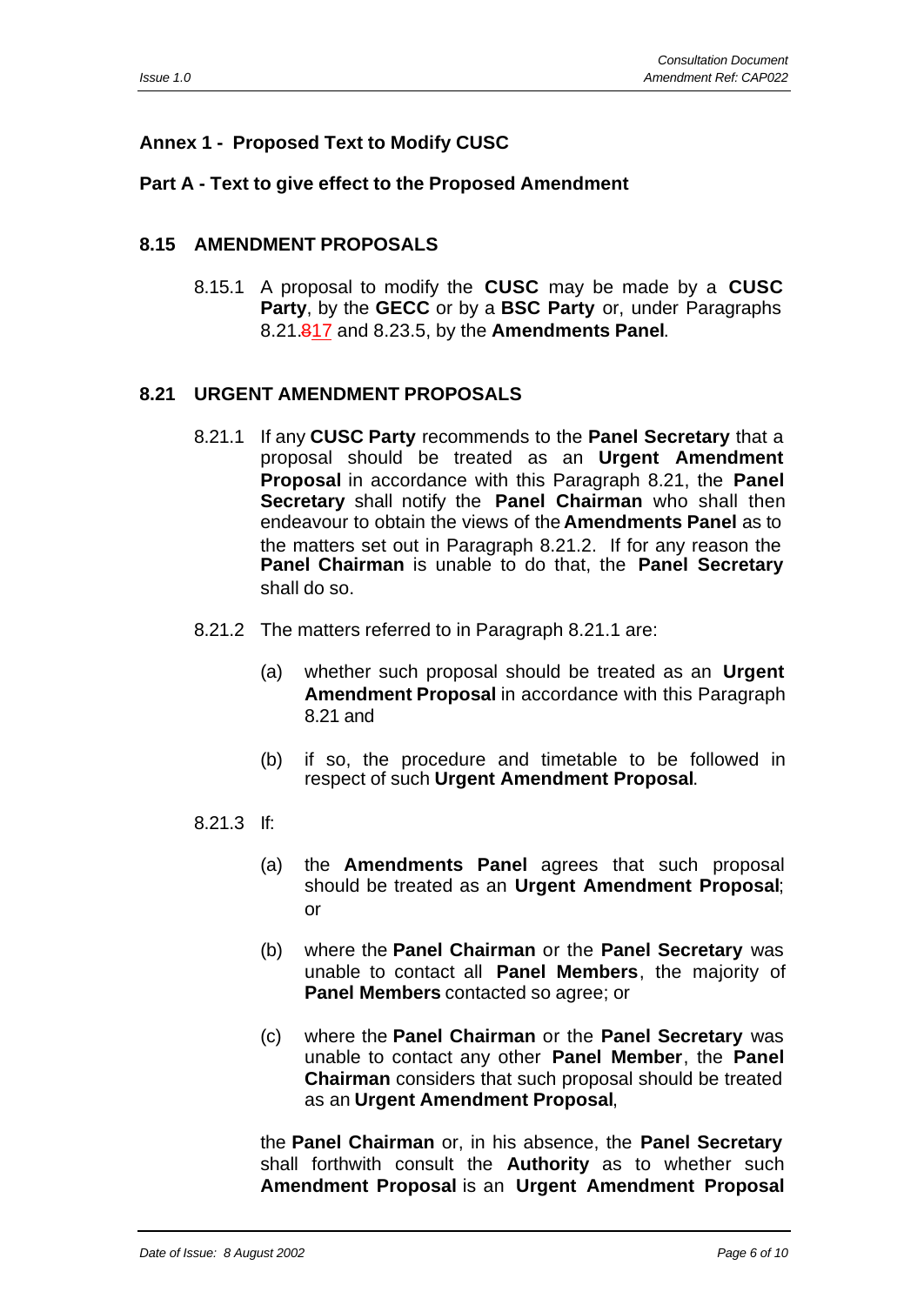and, if so, as to the procedure and timetable which should apply in respect thereof.

- 8.21.4 The **Amendments Panel** shall:
	- (a) not treat any **Amendment Proposal** as an **Urgent Amendment Proposal** except with the prior consent of the **Authority**;
	- (b) comply with the procedure and timetable in respect of any **Urgent Amendment Proposal** approved by the **Authority**; and
	- (c) comply with any direction of the **Authority** issued in respect of any of the matters on which the **Authority** is consulted pursuant to Paragraph 8.21.3.
- 8.21.5 For the purposes of this Paragraph 8.21.5, the procedure and timetable in respect of an **Urgent Amendment Proposal** may (with the approval of the Authority pursuant to Paragraph 8.21.3) deviate from all or part of the **Amendment Procedures** to follow any other procedure or timetable approved by the **Authority**.
- 8.21.6 The **Amendment Report** in respect of an **Urgent Amendment Proposal** shall include a statement as to why the **CUSC Party** believes that such **Amendment Proposal** should be treated as an **Urgent Amendment Proposal** and the extent to which the procedure followed deviated from the **Amendment Procedures** (other than the procedures in this Paragraph 8.21).
- 8.21.7 Each **CUSC Party** and each **Panel Member** shall take all reasonable steps to ensure that an **Urgent Amendment Proposal** is considered, evaluated and (subject to the approval of the **Authority**) implemented as soon as reasonably practicable, having regard to the urgency of the matter and, for the avoidance of doubt, an **Urgent Amendment Proposal** may (subject to the approval of the **Authority**) result in the **CUSC** being amended on the day on which such proposal is submitted.
- 8.21.8 Where an **Urgent Amendment Proposal** results in an amendment being made in accordance with Paragraph 8.23, the **Amendments Panel** shall following such amendment, establish an **Urgent Review Group** in accordance with Paragraph 8.21.10. initiate the **Amendment Procedures** in order to better facilitate the **Applicable CUSC Objectives** in respect of the subject matter of that **Urgent Amendment Proposal**.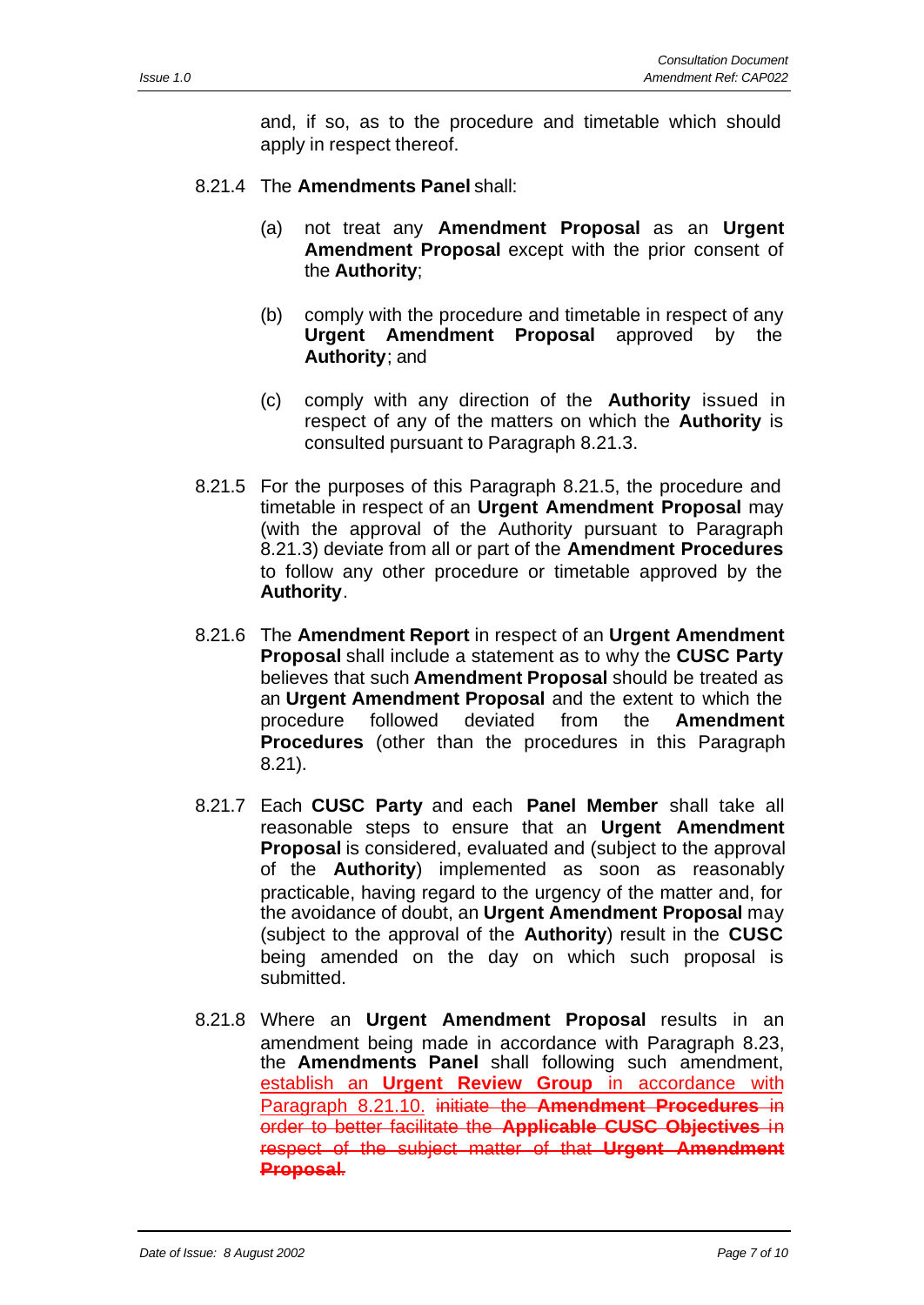- 8.21.9 The terms of reference of the **Urgent Review Group** will be to consider and report to the **Amendments Panel** as to whether there may be another solution that may, as compared with the implemented **Urgent Amendment Proposal**, better facilitate the **Applicable CUSC Objectives**. The **Amendments Panel** shall specify a timetable, which shall be no longer than three months) within which the **Urgent Review Group** is to report to it and may establish other requirements in relation to the intended scope of the **Urgent Review Group's** considerations.
- 8.21.10 An **Urgent Review Group** shall comprise at least five (5) persons (who may be **Panel Members**) selected by the **Amendments Panel** from those nominated by **CUSC Parties** for their relevant experience and/or expertise in the areas forming the subject-matter of the Review. The **Amendments Panel** shall ensure, as far as possible, that an appropriate cross-section of representation, experience and expertise is represented on such **Urgent Review Group**, provided that there shall always be at least one member representing NGC. A representative of the **Authority** may attend any meeting of an **Urgent Review Group** as an observer and may speak at such meeting.
- 8.21.11 **NGC** shall in consultation with the **Amendments Panel** appoint the chairman of each **Urgent Review Group** who shall act impartially and as an independent chairman.
- 8.21.12 The **Amendments Panel** may add further members to an **Urgent Review Group** after it is established.
- 8.21.13 The **Amendments Panel** may (but shall not be obliged to) replace any member of **an Urgent Review Group** appointed pursuant to Paragraph 8.22.2 at any time if such member is unwilling or unable for whatever reason to fulfil that function and/or is deliberately and persistently disrupting or frustrating the work of the **Urgent Review Group**.

## 8.21.14

- (a) Each **Urgent Review Group** chairman shall prepare a report to the **Amendments Panel** responding to the matter detailed in the terms of reference in accordance with the time period set by the **Amendments Panel**.
- (b) If an **Urgent Review Group** is unable to reach agreement on any such matter, the report must reflect the views of the members of the **Urgent Review Group**.
- (c) The report will be circulated in draft form to **Urgent Review Group** members and a period of not less than five (5) **Business Days** given for comments thereon.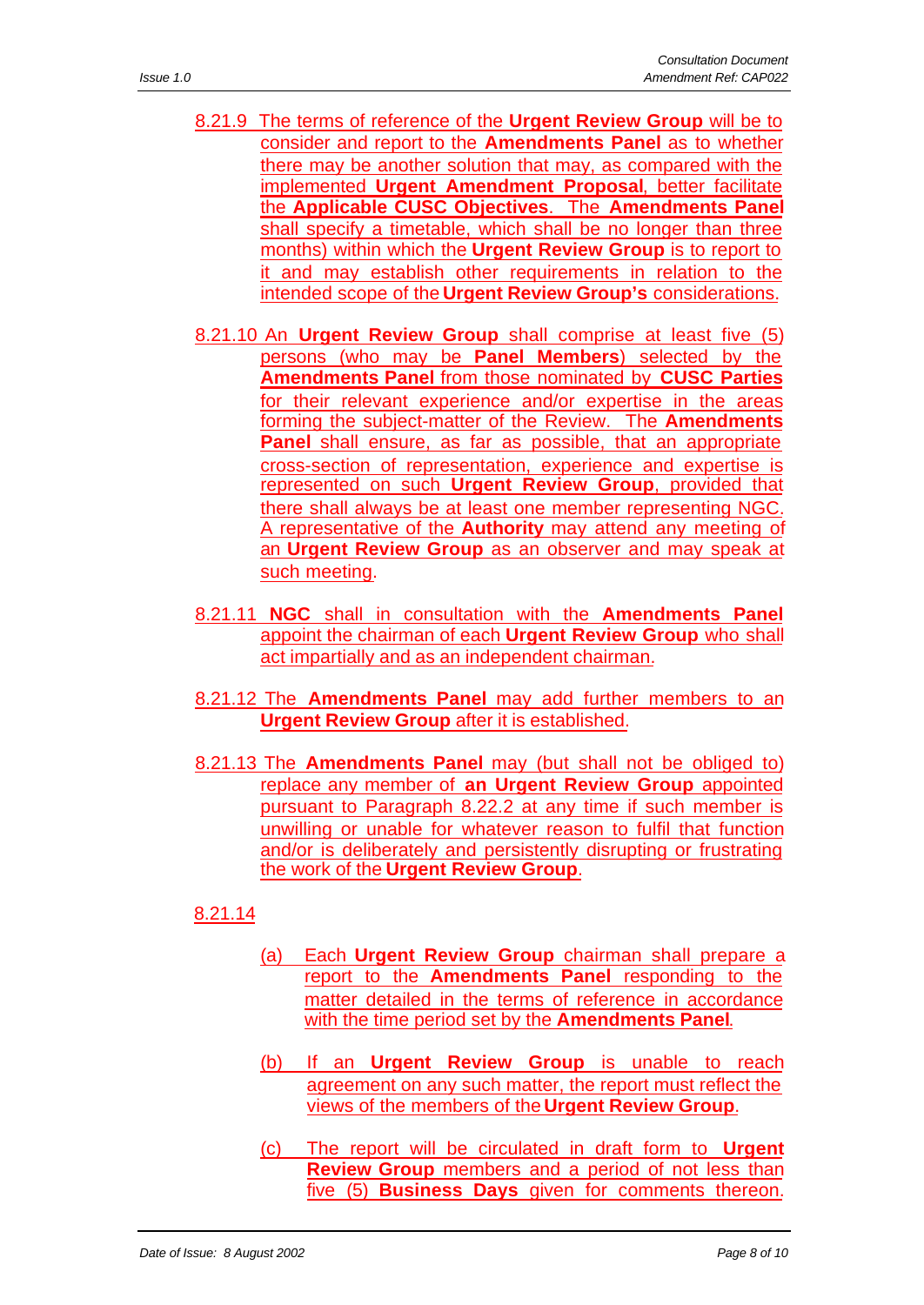Any unresolved comments made shall be reflected in the final report.

- (d) The chairman or another member (nominated by the chairman) of the **Urgent Review Group** shall attend the next **Amendments Panel** meeting following delivery of the report and may be invited to present the findings and/or answer the questions of **Panel Members** in respect thereof. Other members of the **Urgent Review Group** may also attend **such Amendments Panel** meeting.
- 8.21.15 If the report from the **Urgent Review Group** recommends to the **Amendments Panel** that there is an alternative to the implemented **Urgent Amendment Proposal** that could better facilitate the **Applicable CUSC Objectives**, then the **Amendments Panel** shall propose an amendment to the **CUSC** in line with Paragraph 8.15.1 of the **CUSC**.

## **SECTION 11 – INTERPRETATION AND DEFINITIONS**

"Urgent Review Group" An Urgent Review Group established by the Amendments Panel pursuant to Paragraph 8.21.10;